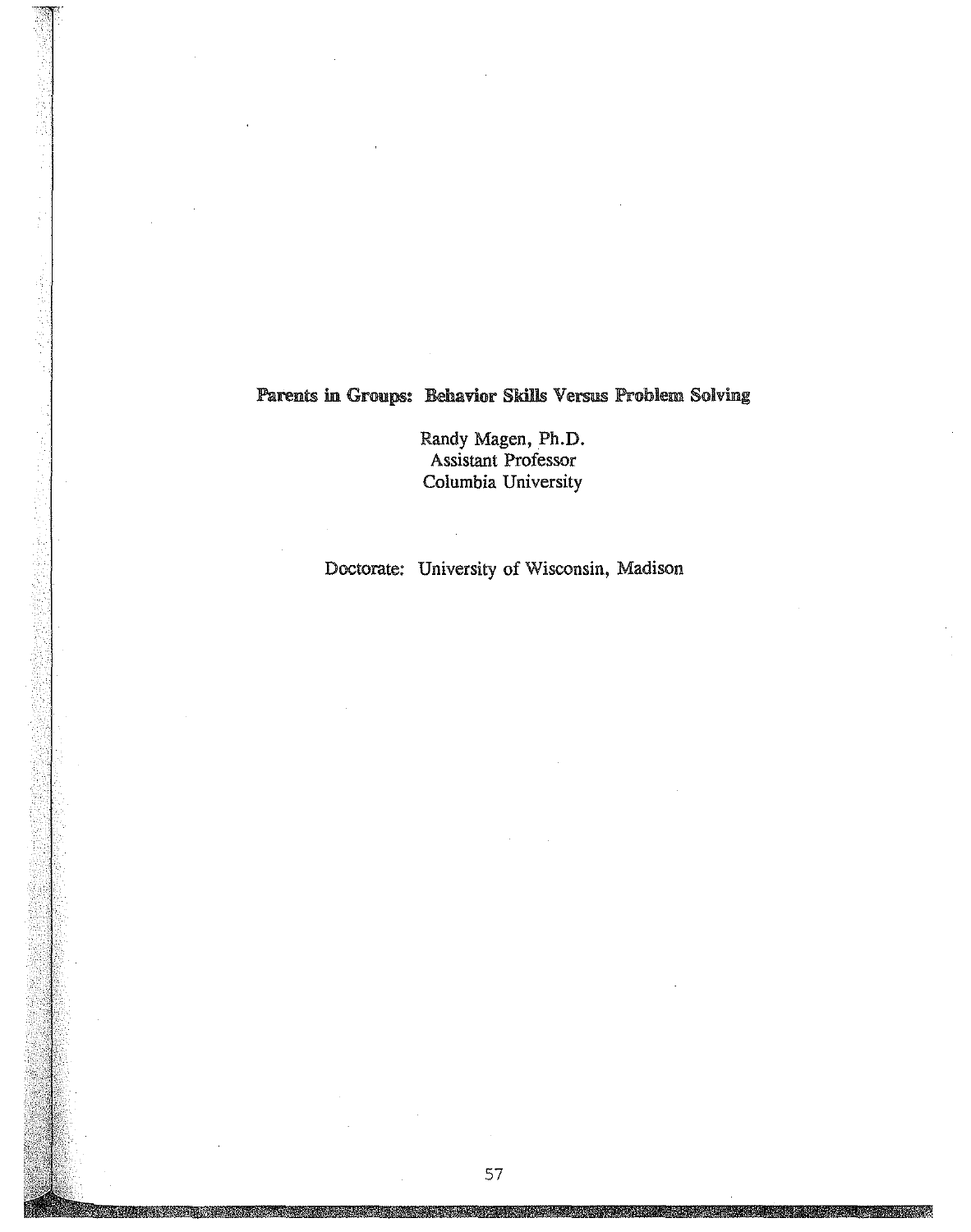#### Parents in Groups: Behavioral Skills versus Problem Solving

#### Statement of the research problem

The parental role, unlike most others (e.g. work, marital) provides little or no opportunity for training, for gradually assuming the obligations, or for becoming an exparent (Rossi, 1968). Regardless of the developmental phase of a child's life, the parental role can be stressful. Particularly stressful is the parenting of an aggressive and/or non compliant child.

#### Research background questions/hypotheses

Research findings (e.g. Forehand & McMahon, 1981; Patterson, 1982) suggest that changes in parental behaviors and attitudes produce changes in parent's interactions with their aggressive children. The goal of behavioral parent training has been to modify children's behaviors by teaching parents skills in which they may be deficient, such as reinforcement of prosocial behavior and the provision of discipline for antisocial behavior. A number of studies have indicated that the behavioral skill training approach produces at least short term changes in child and parental behavior (e.g. Daly, Holland, Forrest, & Felbaum, 1985;Sayger, Horne, Walker, & Passmore, 1988). However, few studies have examined the relative effectiveness of components of behavioral parent training packages (e.g. Horn, Ialongo, Popovich, & Peradotto, 1987; Webster-Stratton, Kolpacoff, & Hollinsworth, 1988)

The main component of most behavioral parent training packages involves teaching parents social skills applicable in parent-child interactions. A secondary component of behavioral parent training has been to focus on general principles involved in the implementation of social skills. This second component can be conceptualized as problem solving. However the assumption that these two components are necessary in behavioral parent training has not been tested. This leads to the question of whether a primary focus on systematic problem solving might be more effective or more stable than social skills training for parents of children exhibiting aggressive and/or noncompliant behavior.

A second reason for focusing parent training on problem solving skills is that aggression and prosocial behavior may represent opposite kinds of interpersonal problemsolving strategies (Eron & Huesmann, 1984; Spivack, Platt, & Shure, 1976). Patterson, Dishion, and Bank (1984) reported that parents of antisocial boys are often relatively unskilled in problem solving. This suggests that to help parents manage the aggressive behavior of their children, parents may need to learn systematic problem solving.

Support for this assumption is also found in a series of studies by Spivack and his colleagues (Spivack, et al., 1976; Shure & Spivack, 1978). The results of their investigations indicated that mother's problem solving skills in roleplayed child situations were linked to her ability to solve adult problems. Furthermore, those mothers with high childrearing scores on the Hahnemann Preschool Behavior Rating Scale (Shure & Spivack, 1978) had better problem solving skills. Thus, an intervention to help parents deal with their children's behavior can be effective when the target is parental problem solving skills.

This study sought to determine which of two forms of group parent training was most effective for parents of children having problems with aggressive or noncompliant behavior. One component focused primarily on behavioral skill training of parents. The second component focused on teaching parents a general problem-solving strategy. While both components sajoy some support in the empirical literature they have not been compared. In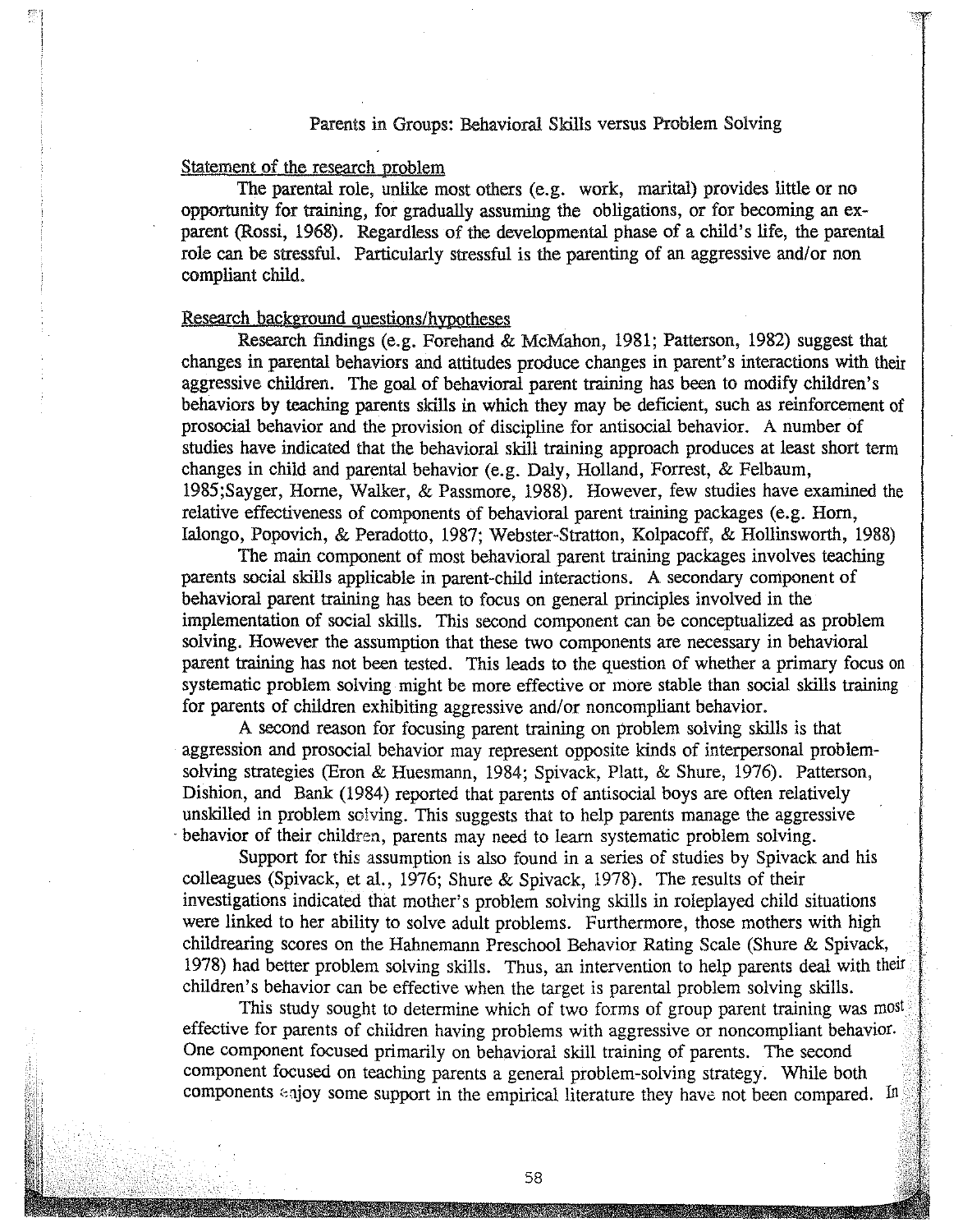this study the two approaches were evaluated in terms of parenting skill acquisition, problemsolving skill gains, changes in parent's perceptions of child behavior problems, and consumer satisfaction.

#### Methodology

The design of this study followed Campbell and Stanley's (1966) pre-test and posttest control group experimental design with the addition of follow-up testing (three months after the post-test). The 56 parents, recruited from the community, were randomly assigned to one of three experimental conditions: an 8 week group training in behavioral skills, an 8 week group training in problem solving, or a waiting list control group.

Subjects had to meet four eligibility criteria. First, the target child had to be between the age of 5 and 11. Having children across a narrow age range, theoretically should have worked to increase the homogeneity of the sample--advantageous both statistically and in group work practice. A second criteria, one that lead to the non-selection of an applicant, was the parent or child having a developmental disability. Some authors (e.g. Baker, 1989) suggest that issues of assessment and skill training are different for families which have a child with a developmental disability as opposed to families that do not have a child with a developmental disability. The third eligibility criteria was that only one parent from the dyad could participate in the study, as it controlled the dosage of the intervention to anyone family. In this study, like most parent training studies, 95 % of the subjects were mothers. The parent training literature indicates that there may be little benefit in including fathers in parent training programs (Baker, 1989; Firestone, Kelly, & Fike, 1980; Martin, 1977). The final eligibility criteria was that applicants had to agree to the random assignment to conditions.

The independent variable was the type of training: behavioral skill training, problem solving training, and no training at all. Training groups in each experimental condition met once a week for 8 weeks, 2 hours per session. The structure of the groups for the two training conditions were almost identical. For example, the group sessions utilized preestablished agendas, taught skills through the use of modeling and rehearsal, encouraged broad participation and the development of cohesion, and assigned extra-group tasks (For more details see Rose, 1989). Unique to each condition was the focus: in the one treatment condition on improving behavioral parenting skills and in' the other on systematic problem solving skills. The group leaders were crossed with the experimental conditions which allowed the exploration of the hypothesis that leader effects contributed to outcomes for subjects.

Dependent measures collected data on parent's perceptions of their child's behavior (the Revised Behavior Problem Checklist), parent's self-reports of their problem solving abilities (the Social Problem Solving Inventory) and parent's skills in dealing with problematic child behaviors (a role play test of parenting skills). Individualized measures of change, using goal attainment scaling, were collected at every group session as well as at post-test and follow-up. Finally, several measures of group process and consumer satisfaction were collected to explore their impact on outcomes.

To test the hypotheses for this study a decision was made to follow the accepted practice of using the individual as the unit of analysis. The design of this experiment, in particular the type of data being collected, the amount of data being collected, and the method used to collect the data pointed to the use of the repeated measures MANGVA model

59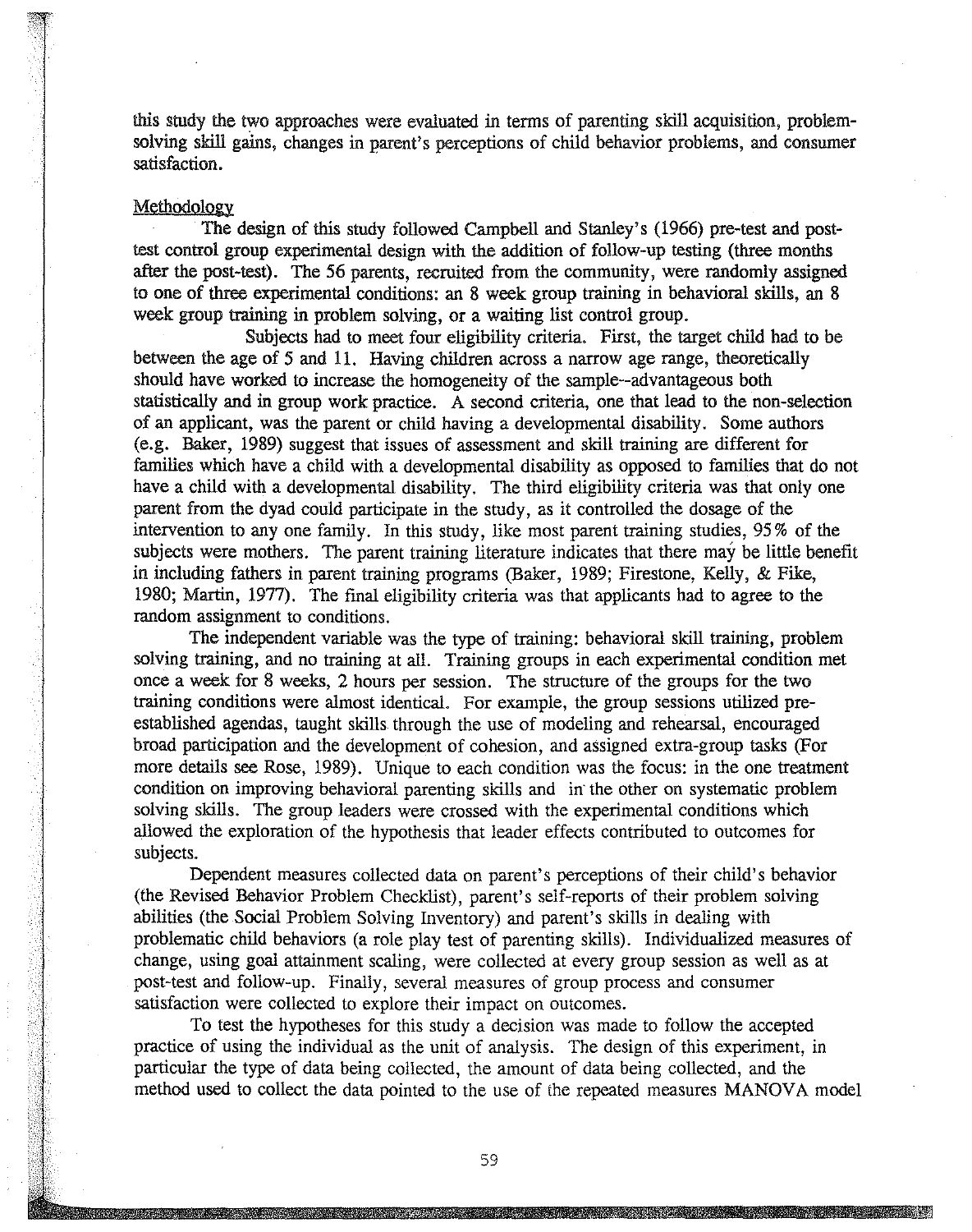#### as the test statistic.

#### **Results**

The four hypotheses of primary interest were tested with a type I error rate, across hypotheses, set at .05. When a statistically significant repeated measures MANOVA occurred, planned comparisons were utilized to pinpoint the difference. Since the MANOV<sub>A</sub> tests for differences between the independent variables using the means and standard deviations from the dependent variables, table 1 reports this data by experimental condition.

Four hypotheses were tested in this study. One lead to the rejection of the null hypothesis. The results indicated that there were statistically significant differences between the two experimental conditions and the control condition in parent's perceptions of child behavior. Specifically, trained parents regarded their children's behavior as less deviant when compared to control parents. Treatment integrity data suggested that the variables which effected outcome were not a result of departures from the planned training program. Data on goal progress, using goal attainment scaling, demonstrated that most trained subjects made progress toward their goals. In addition, several subjects from both training conditions achieved clinically significant changes. Group process measures showed that parents in the problem solving groups completed significantly less homework and had significantly worse attendance when compared to parents in the behavioral skills groups.

#### Utility for Practice

This study provides support for the use of either problem solving or behavioral skills group training with parents experiencing problems with their children. However, the improved parental perception of child behavior problems over time suggests that subjects may come to social workers when they are at a crisis point and that to some extent, time alone resolves the problem. The counter-intuitive finding regarding attendance and participation in the problem solving groups may mean that problem solving is an easy skill to teach and learn. Some of the failure to find other differences between the two experimental conditions may be due to the overlapping theoretical orientation of the two training programs. A number of other methodological revisions are suggested for future studies. Finally, this study also offers two new tools for practitioners to use in assessment and in the evaluation of outcome: a menu of individualized parent training goals for goal attainment scaling and a role play test to assess parenting skills.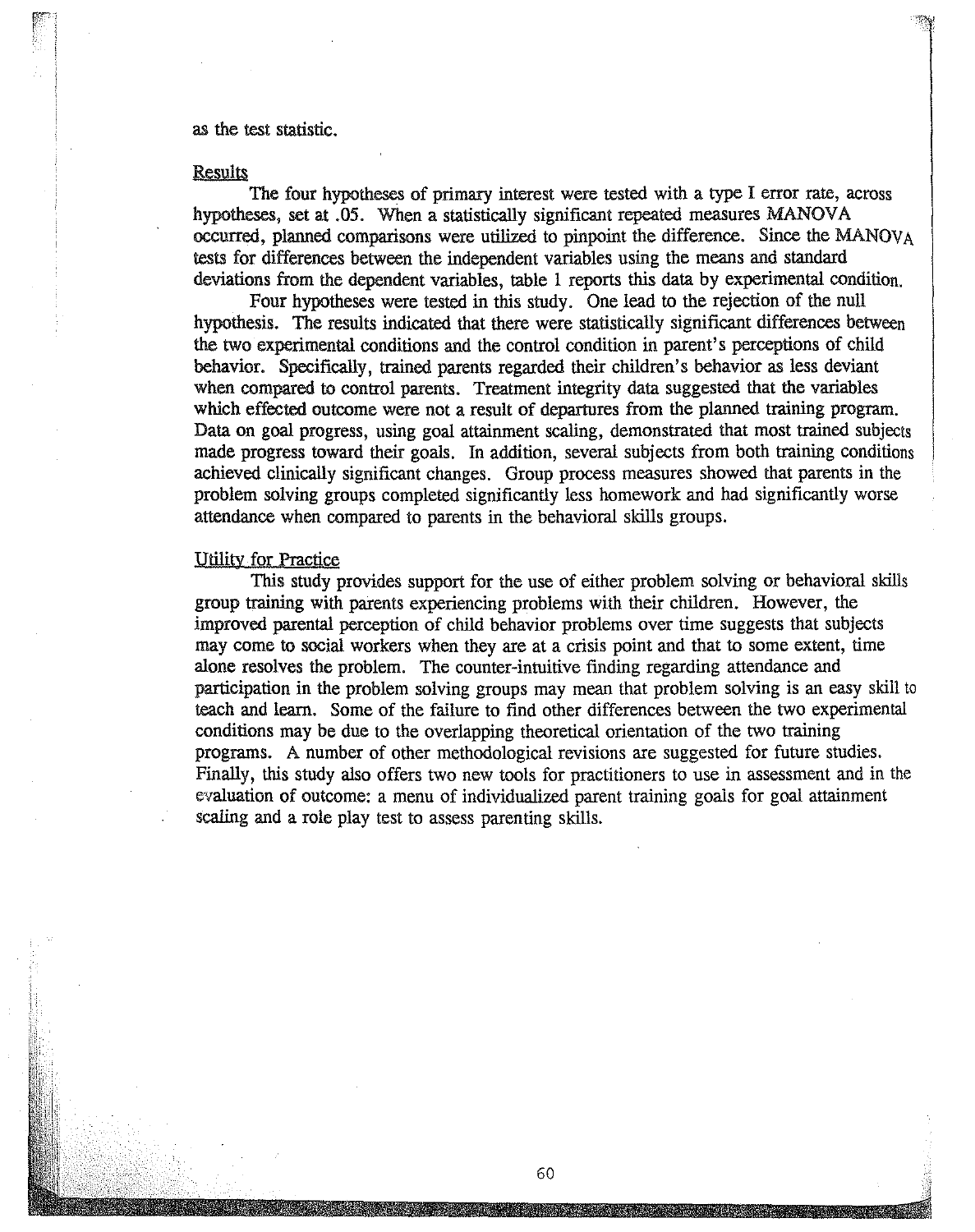#### References

Baker, B. L. (1989). Parent training and developmental disabilities. Wasbington,D.C.American Association on Mental Retardation.

Campbell, D. T. & Stanley, J. C. (1963). Experimental and quasi-experimental designs for research. Boston: Houghton Mifflin.

- Daly, R. M., Holland, C. J., Forrest, P. A., & Felbaum, G. A. (1985). Temporal generalization of treatment effects over a three year period for a parent training program: directive parental counseling (DPC). Canadian Journal of Behayioural Science, 17 (4), 379-388.
- Eron, L. D. & Huesmann, L. R. (1984). The relation of prosocial behavior to the development of aggression and psychopathology. Aggressive Behavior, 10, 201-211.
- Firestone, P. , Kelly, M., & Fike, S. (1980). Are fathers necessary in parent training groups? Journal of Clinical Child Psychology, 2, 44-47.
- Forehand, R. & McMahon, R. (1981). Helping the noncompliant child: a clinician's guide to parent training. New York: Guilford.
- Hom, W. F., Ialongo, N., Popovich, S., Peradotto, D. (1987). Behavioral parent training and cognitive-behavioral self-control therapy with ADD-H children: comparative and combined effects. Journal of Clinical Child Psychology, 16 (1), 57-68.
- Martin, B. (1977). Brief family intervention: effectiveness and the importance of including the father. Journal of Consulting and Clinical PSychology, 45, 1002-1010.

Patterson, G. R. (1982). Coercive family process. Eugene, Or.: Castalia.

Patterson, G. R., Dishion, T. S., & Bank, L. (1984). Family interaction: a process model of deviancy training. Aggressive Behavior, 10, 253-267.

Rossi, A. S. (1968). Transition to parenthood. Journal of Marriage and the Family, 30, 26-39.

- Sayger, T.V., Horne, A. M., Walker, J. M., & Passmore, J. L. (1988). Social learning family therapy with aggressive children: treatment outcome and maintenance. Journal of Family Psychology, 1 (3), 261-285.
- Shure, M. B. & Spivack, G. (1978). Problem solving techniques in child rearing. San Francisco: Jossey-Bass.
- Spivack, G., Platt, J. J., & Shure, M. B. (1976). The problem- solving approach to adjustment. San Francisco: Jossey-Bass.

ntan di Kabupatén Grégorian Kabupatén Jawa Kabupatén Jawa Kabupatén Jawa Jawa Jawa Jawa Kabupatén Jawa Jawa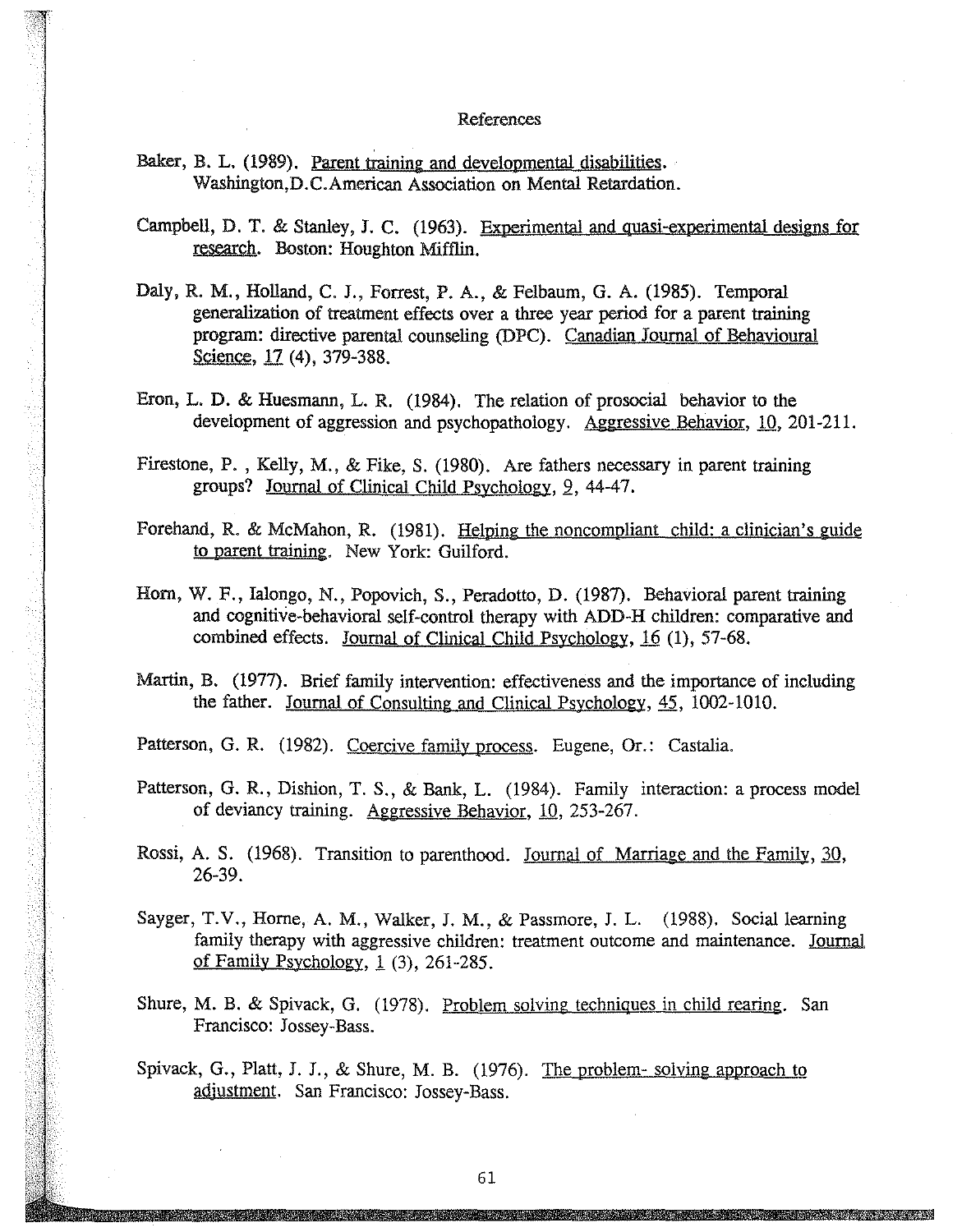Webster-Stratton, C., Kolpacoff, M. & Hollinsworth, T. (1988). Self-administered videotape therapy for families with conduct problem children: comparison with two cost-effective treatments and a control group. Journal of Consulting and Clinical Psychology, 56 (4), 558-566.

62